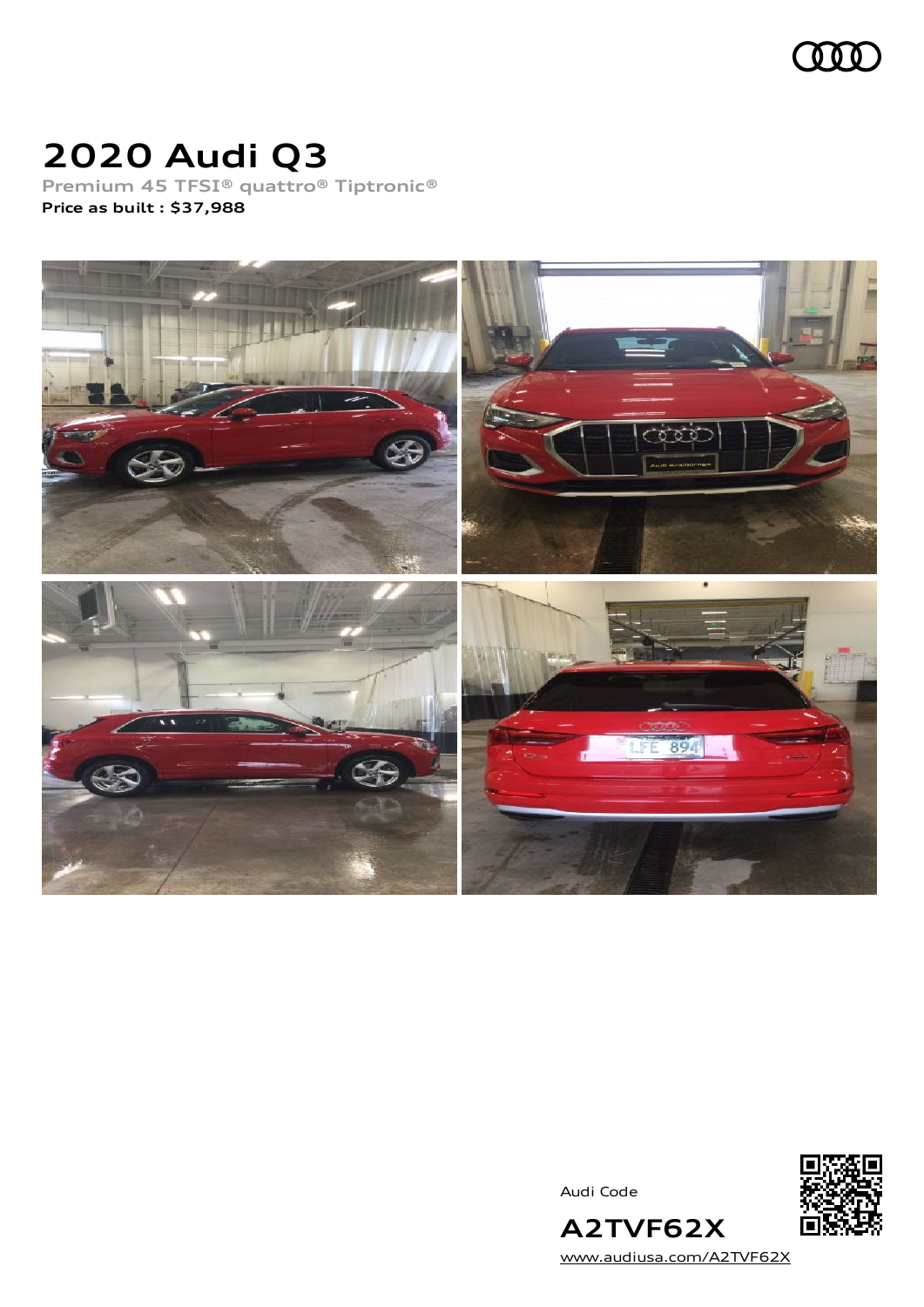### **Summary**

**Audi 2020 Audi Q3** Premium 45 TFSI® quattro® Tiptronic®

**Price as buil[t](#page-9-0)** \$37,988

#### **Exterior colour**

Tango Red metallic

#### **Interior colour**

| Seats     | Black |
|-----------|-------|
| Dashboard | Black |
| Carpet    | Black |
| Headliner | Black |

### **Technical Specifications**

| Engine type                  | 2.0-liter four-cylinder                       |
|------------------------------|-----------------------------------------------|
| stroke                       | Displacement/Bore and 1,984/82.5 x 92.8 cc/mm |
| Torque                       | 258 lb-ft@rpm                                 |
| Top track speed              | 130 mph mph $1$                               |
| Acceleration (0 - 60<br>mph) | 7.0 seconds seconds                           |
| Recommended fuel             | Regular                                       |



#### **Further Information**

| Warranty        | No           |
|-----------------|--------------|
| Mileage         | 44,783 miles |
| Type of vehicle | Used car     |

**Audi Code** A2TVF62X

**Your configuration on www.audiusa.com** [www.audiusa.com/A2TVF62X](https://www.audiusa.com/A2TVF62X)

**Commission number** b213b0ac0a0e0971237a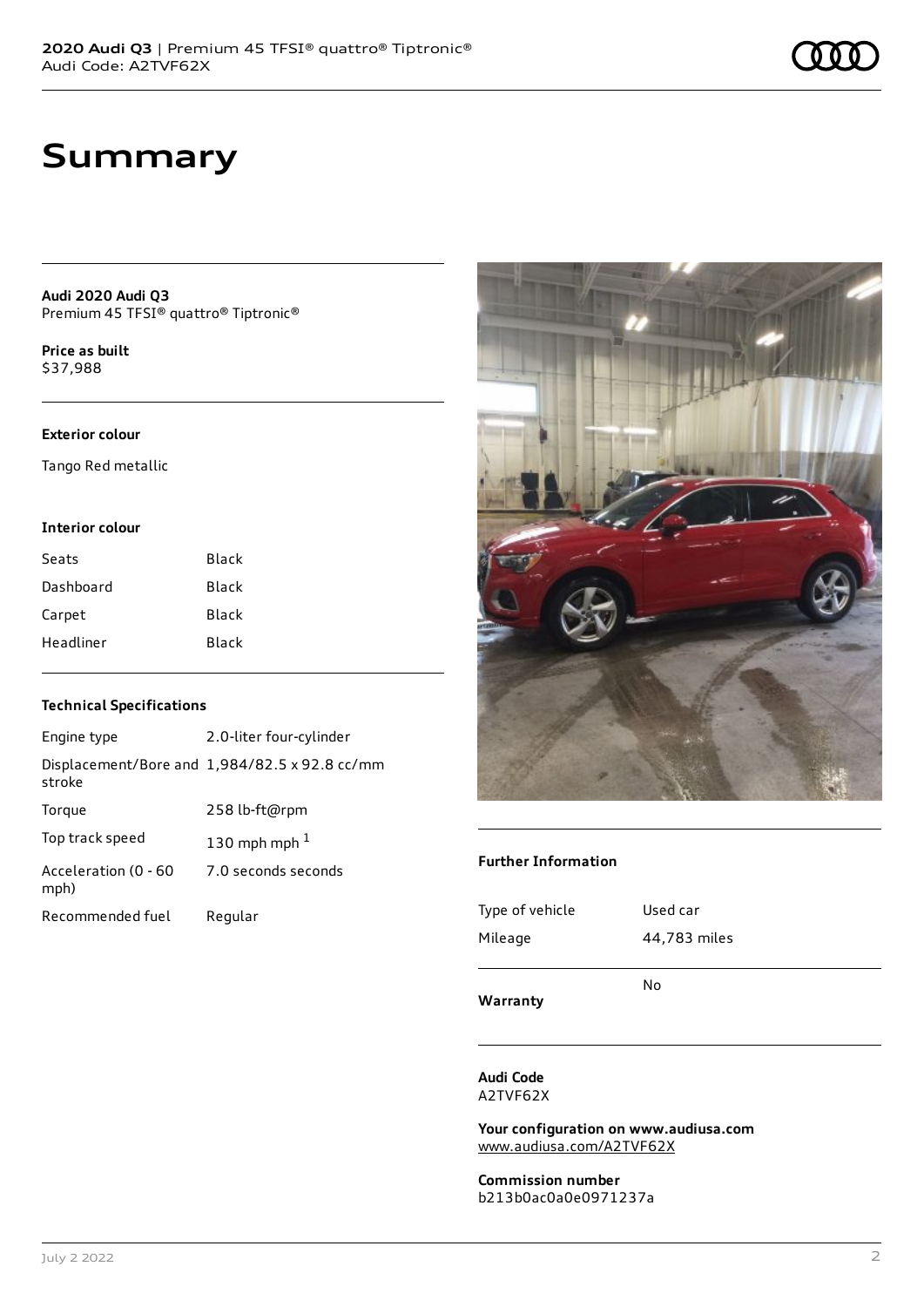### **Standard features**

### **Safety and Security**

| 4UB   | Driver and front-passenger advanced airbags                     |
|-------|-----------------------------------------------------------------|
| 1AS   | Electronic stabilisation program ESP                            |
| UH1   | Electromechanical parking brake                                 |
| 8T2   | Cruise control with coast, resume and<br>accelerate features    |
| 6Y2   | Top speed electronically limited to 130 mph                     |
| 4H5   | Electronic child locks                                          |
| 1 N 3 | Power steering                                                  |
| 7K6   | Tire-pressure monitoring system                                 |
| 4X3   | Head/thorax side airbags                                        |
| 8N6   | Light/rain sensor                                               |
| 3B7   | Lower Anchors and Tethers for Children<br>(LATCH) in rear seats |
|       |                                                                 |

#### **Exterior**

| 1D8 | Provision for towing bracket                     |
|-----|--------------------------------------------------|
| 6XD | Power-adjustable heated exterior side<br>mirrors |
| 1S1 | Vehicle tool kit and vehicle jack                |
| 3S1 | Aluminum roof rails                              |
| 511 | Tailgate roof spoiler                            |
| 8EX | LED headlights                                   |
| 8TB | Rear fog lights                                  |
| H87 | 235/55 R18 all-season tires                      |
| 8VM | LED taillights with dynamic indicators           |
| 47B | Aluminum trim around exterior windows            |
| C3T | 18" 5-arm design wheels                          |

### **Interior**

| QE1              | Storage package                                                               |
|------------------|-------------------------------------------------------------------------------|
| 011              | Aluminium interior package                                                    |
| 3FU              | Panoramic sunroof                                                             |
| 7M0              | Door sill inlays                                                              |
| 6NQ              | Black cloth headliner                                                         |
| KH <sub>5</sub>  | Three-zone automatic climate control<br>system                                |
| 4L2              | Interior mirror                                                               |
| <b>QQ0</b>       | Interior lighting                                                             |
| 1XW              | Three-spoke multifunction steering wheel                                      |
| 7HC              | Extended leather package                                                      |
| 6E3              | Front center armrest                                                          |
| 4E7              | Luggage compartment lid, electrically<br>opening and closing                  |
| 5KR              | Rear seat bench/backrest, split-folding with<br>center armrest and cup holder |
| N <sub>1</sub> M | Leather seat covers                                                           |
| 4A3              | <b>Heated front seats</b>                                                     |
| 5 <sub>M</sub> A | Micrometallic Silver inlays                                                   |
|                  |                                                                               |

### **Infotainment and Driver Assistance** UG5 Hill descent control 6K2 Audi pre sense® front with pedestrian protection 2H6 Audi drive select 7W1 Audi pre sense® basic UI2 Audi smartphone interface including Apple CarPlay® and Google™ Android Auto™ for compatible devices

### **(1/2)**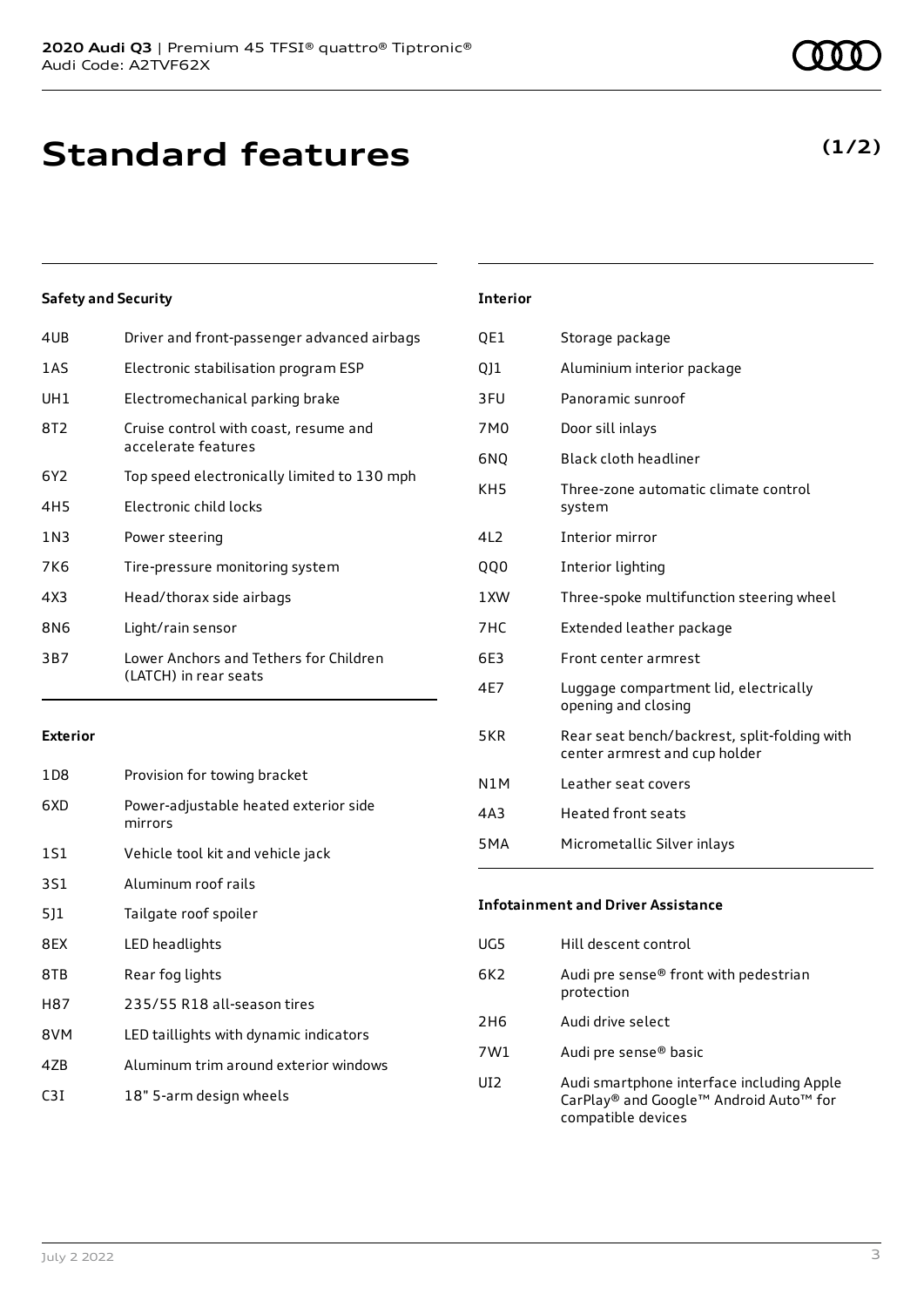**(2/2)**

### **Standard features**

### **Infotainment and Driver Assistance**

| KA <sub>2</sub> | Rear view camera    |
|-----------------|---------------------|
| 8G1             | High beam assistant |

- 9VD Audi sound system
- 9S0 Digital instrument cluster 10.25"
- I8V MMI® radio plus
- QH1 Voice dialogue system
- 9ZX BLUETOOTH wireless technology preparation for mobile phone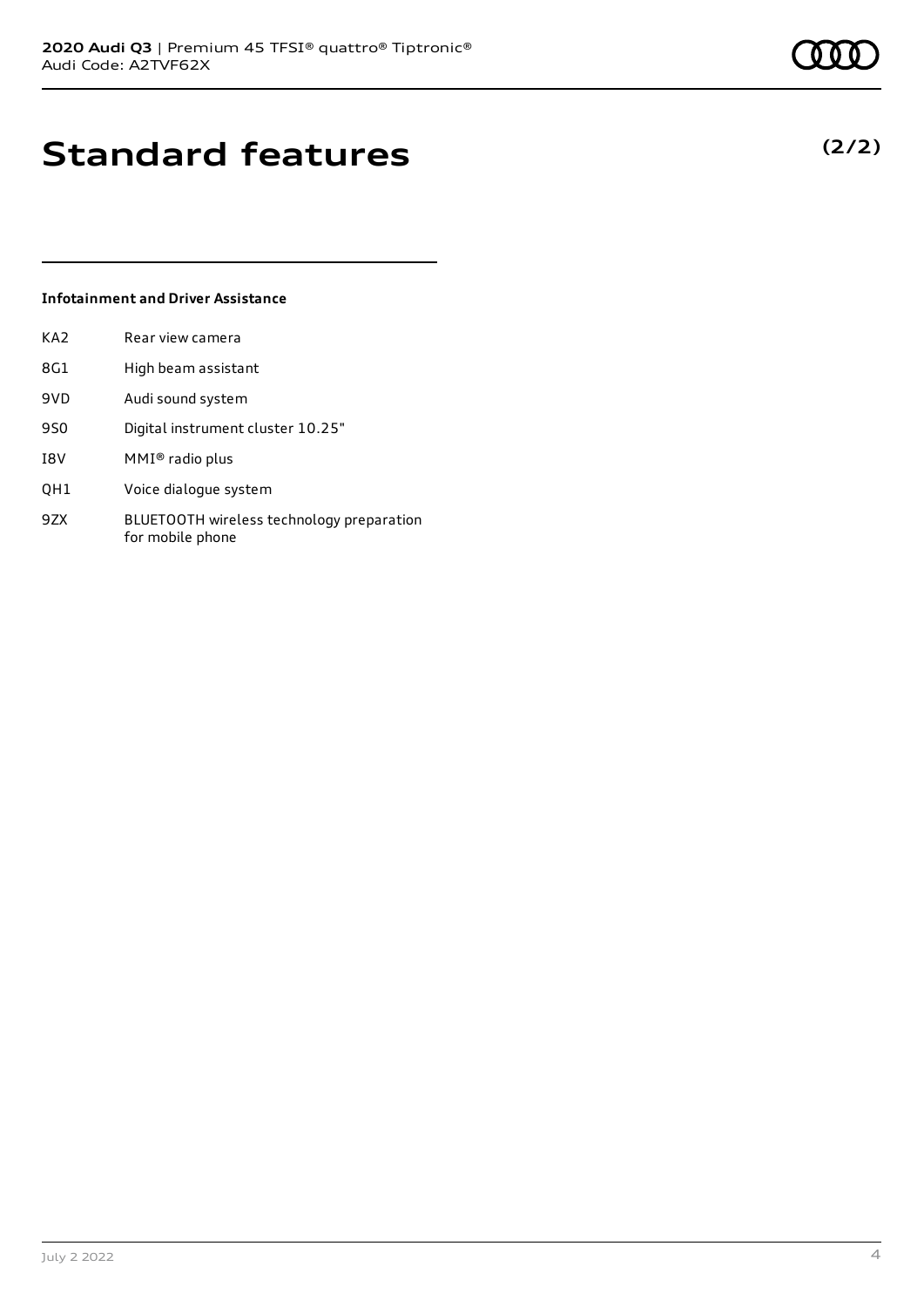# **Dealer remarks**

This 2020 Audi Q3 Premium is proudly offered by Kendall Audi VW Porsche

In their original incarnation, SUVs were chiefly owned by folks who valued "utility" above "sport." Not anymore! The Audi Q3 Premium redefines the SUV and makes the perfect "all around" family companion. This vehicle has an added performance bonus: AWD. It improves handling on those winding back roads, and gives you added safety and control when driving through wet and snow weather conditions.

Just what you've been looking for. With quality in mind, this vehicle is the perfect addition to take home. There is no reason why you shouldn't buy this Audi Q3 Premium. It is incomparable for the price and quality.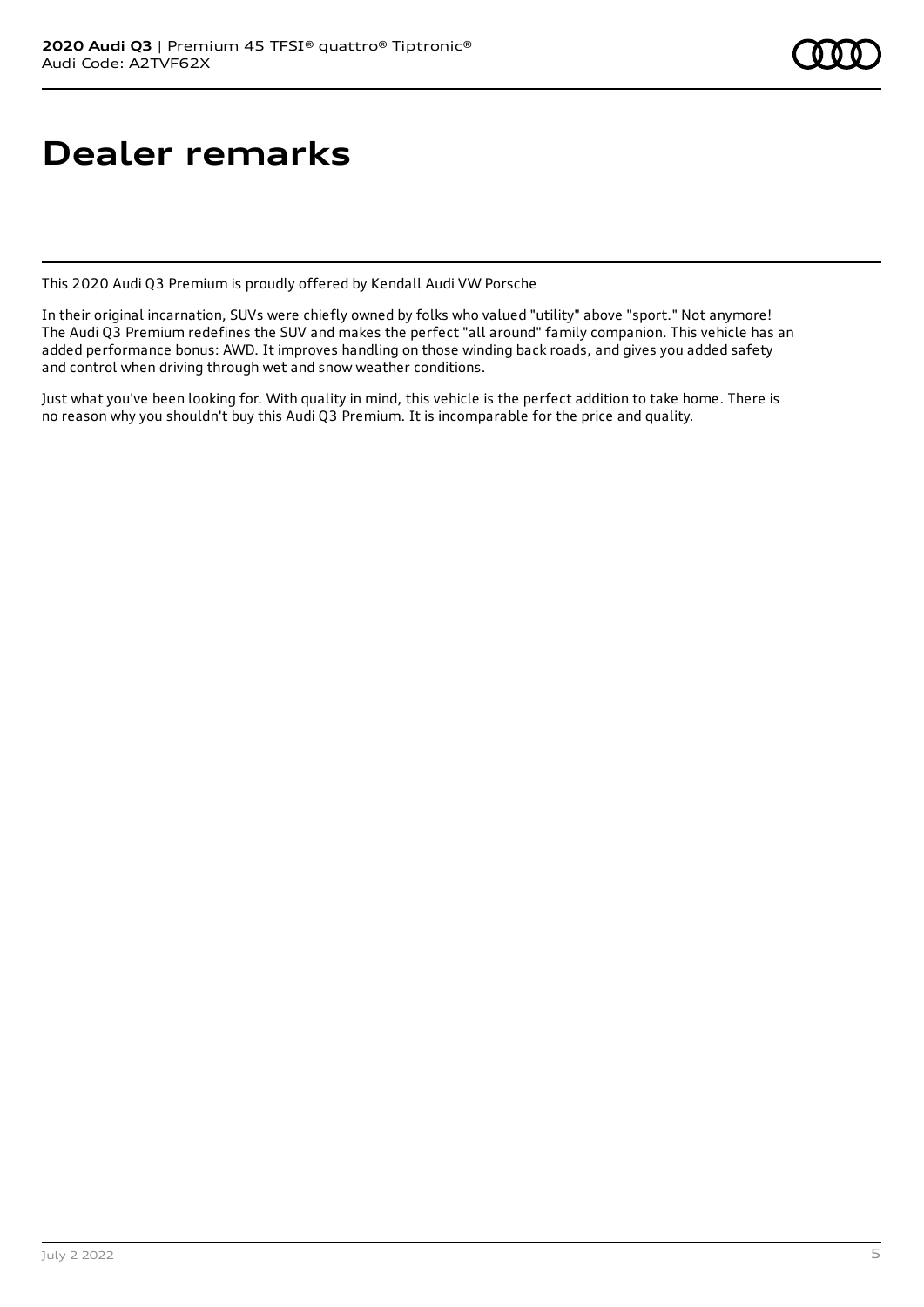### **Technical Specifications**

### **Engineering | Performance**

| Engine type                                 | 2.0-liter four-cylinder                       | Gear ratios: 8th         | 0.672:1                                      |
|---------------------------------------------|-----------------------------------------------|--------------------------|----------------------------------------------|
| Power Level                                 | 45                                            | Gear ratios: 6th         | 1.000:1                                      |
| Displacement                                | 2.0 l                                         | Gear ratios: 7th         | 0.808:1                                      |
| Max. output ps/hp                           | 228 @ rpm                                     | Gear ratios: Reverse     | 3.993:1                                      |
| Torque                                      | 258 lb-ft@rpm                                 | Drivetrain type          | quattro <sup>®</sup> all-wheel drive         |
| Valvetrain                                  | 16-valve DOHC                                 | Gear ratios: Final Drive | 2.237:1                                      |
| Acceleration (0 - 60                        | 7.0 seconds seconds                           | Gear ratios: 4th         | 1.433:1                                      |
| mph)                                        |                                               | Transmission             | Eight-speed Tiptronic <sup>®</sup> automatic |
| Engine block                                | Cast-iron                                     |                          | transmission                                 |
| Induction/fuel injection Turbocharged/TFSI® |                                               | Gear ratios: 5th         | 1.205:1                                      |
| Cylinder head                               | Aluminum-alloy                                | Gear ratios: 2nd         | 3.144:1                                      |
| stroke                                      | Displacement/Bore and 1,984/82.5 x 92.8 cc/mm | Gear ratios: 3rd         | 1.950:1                                      |
|                                             |                                               | Gear ratios: 1st         | 5.590:1                                      |
| Top track speed <sup>1</sup>                | 130 mph mph                                   |                          |                                              |

#### **Electrical system**

| Alternator | 140A      |
|------------|-----------|
| Battery    | 360A/69Ah |

**Driveline**

| Steering type                              | Electromechanical power steering<br>system |
|--------------------------------------------|--------------------------------------------|
| Turning diameter, curb- 38.4 ft<br>to-curb |                                            |

#### **Suspension**

| Front axle | MacPherson strut front suspension |
|------------|-----------------------------------|
| Rear axle  | Four-link rear suspension         |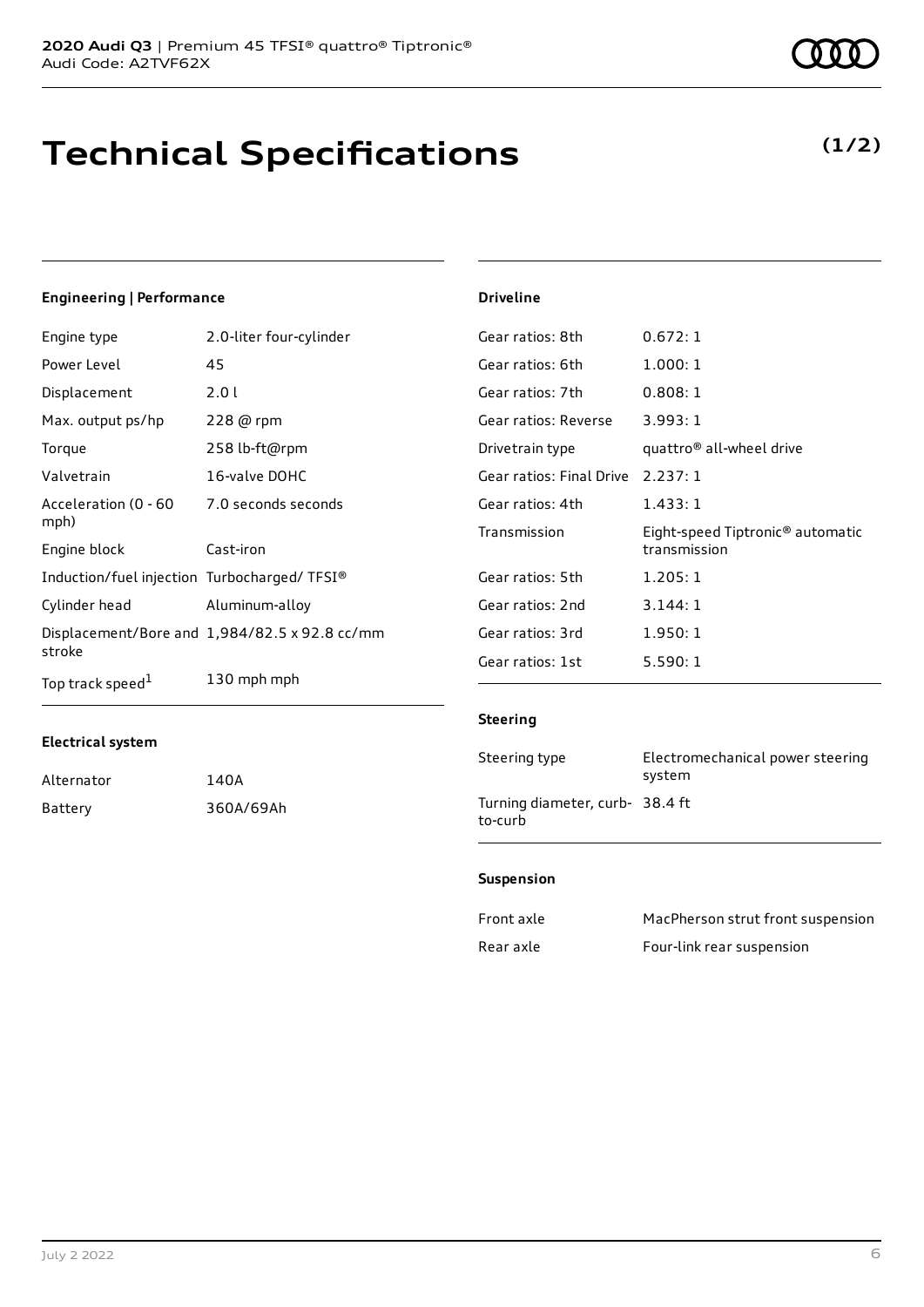# **Technical Specifications**

### **Brake system**

| Front brakes  | 13.4 (ventilated disc) in                                |
|---------------|----------------------------------------------------------|
| Rear brakes   | 12.2 (ventilated disc) in                                |
| Parking brake | <b>Electromechanical</b>                                 |
|               |                                                          |
| <b>Body</b>   |                                                          |
| Material      | Multi-material body construction<br>(steel and aluminum) |
|               |                                                          |

#### **Warranty | Maintenance**

| Warranty | 4-year/50,000-mile Audi New |
|----------|-----------------------------|
|          | Vehicle Limited Warranty    |

### **Interior measurements**

| Seating capacity                          | 5                      |
|-------------------------------------------|------------------------|
| Head room with middle 37.6 in<br>sunroof  |                        |
| Head room with front<br>sunroof           | 39.6 in                |
| Shoulder room, front                      | 56.7 in                |
| Leg room, middle                          | $36.1$ in              |
| Shoulder room, middle                     | 55.1 in                |
| Leg room, front                           | 40.0 in                |
| Cargo volume, rear<br>seatbacks up/folded | 23.7/48.0 cu ft, cu ft |

### **Exterior Measurements**

| Height                           | 62.9 in  |
|----------------------------------|----------|
| Overall width without<br>mirrors | 72.8 in  |
| Length                           | 176.6 in |
| Wheelbase                        | 105.5 in |
| Drag coefficient                 | 0.36 Cw  |
| Overall width with<br>mirrors    | 79.7 in  |
| Track rear                       | 61.9 in  |
| Track front                      | 62.2 in  |
| Curb weight                      | 3905 lb  |
| Ground clearance,<br>loaded      | 29.9 in  |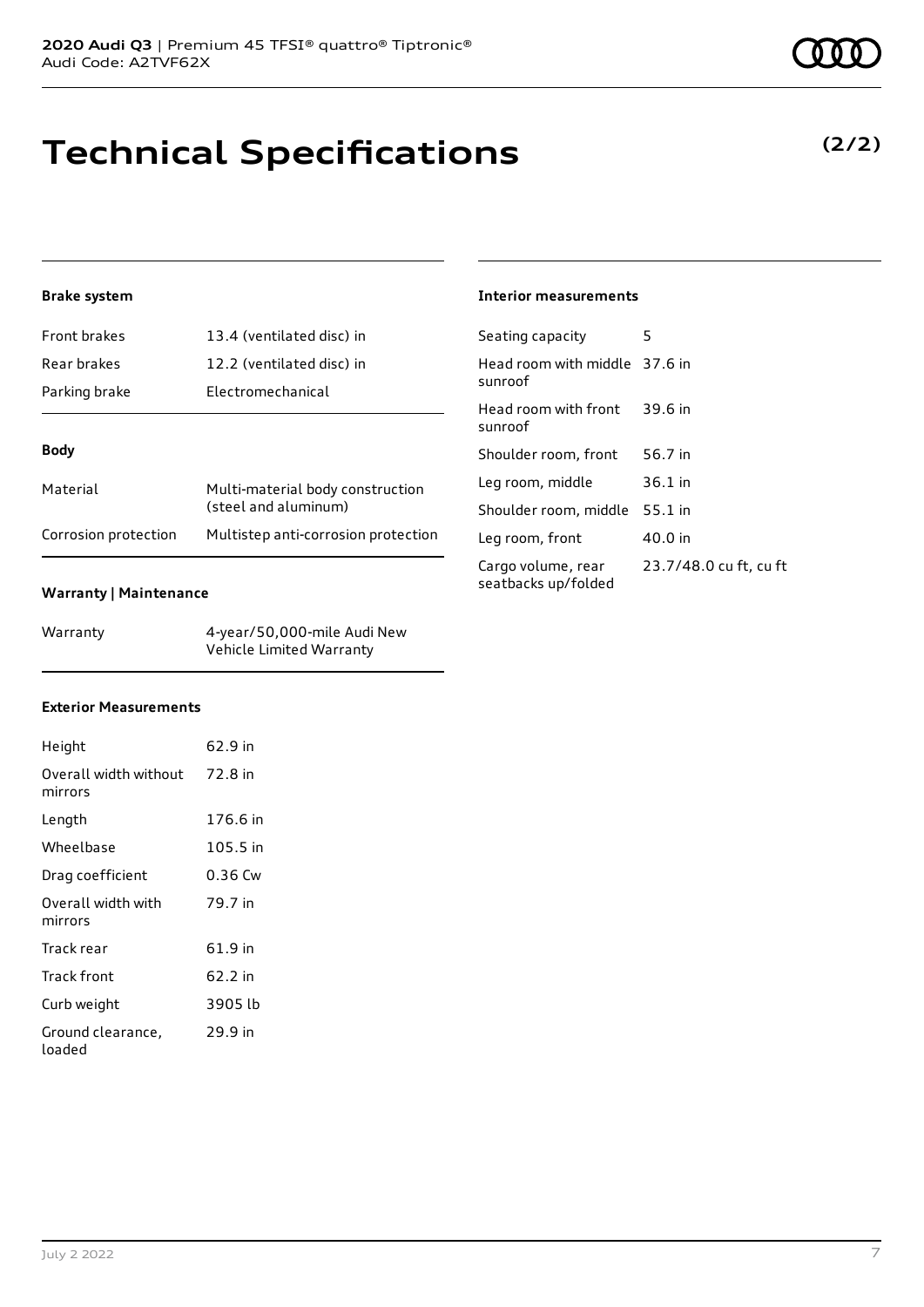### **Consumption- and emission**

**Consumption by NEDC**

combined 22 mpg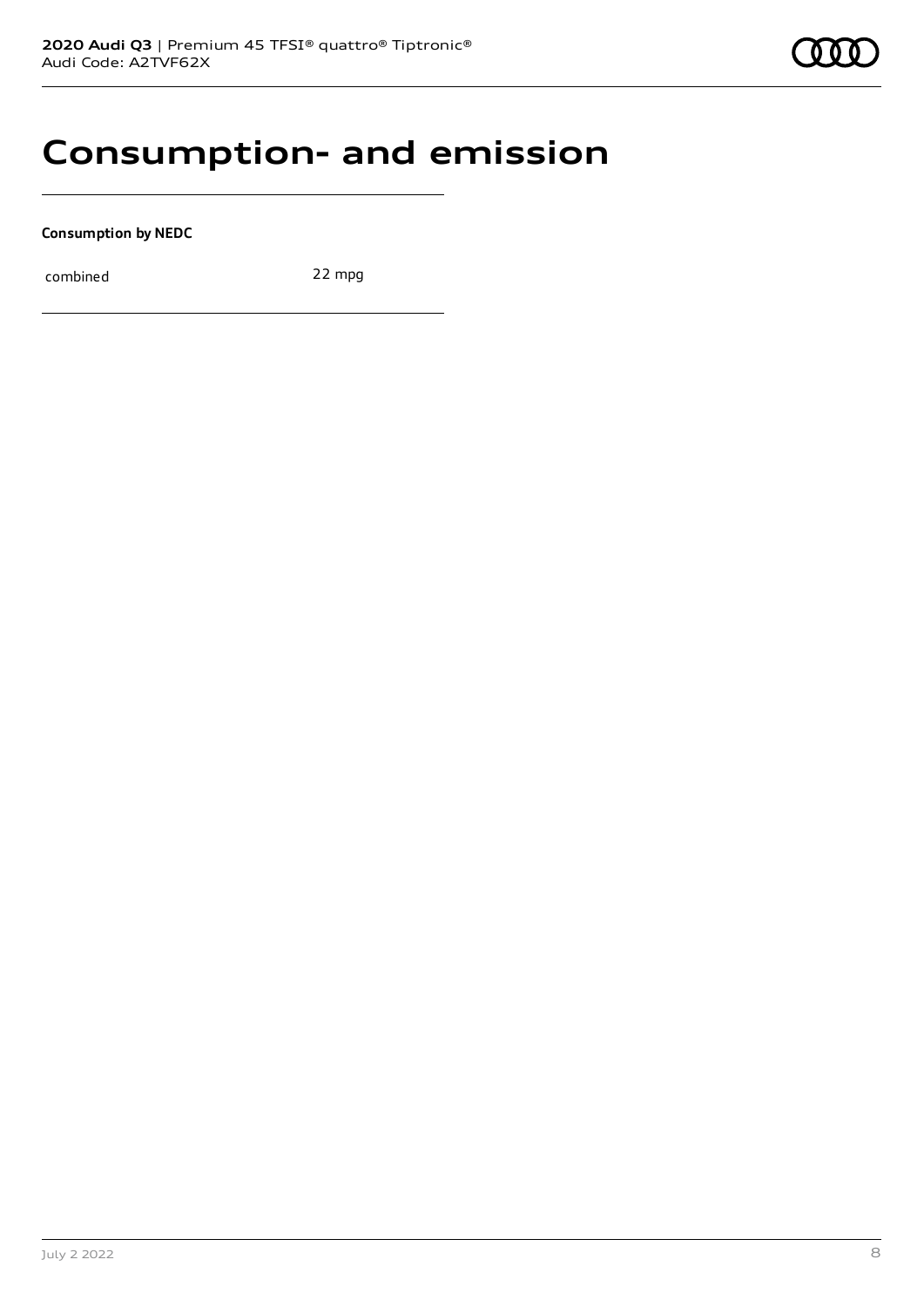

### **Contact**

Dealer **Audi Anchorage**

6115 Old Seward Hwy 99518 Anchorage AK

Phone: +19072725522 FAX: 9072772838

www: [https://www.audiofanchorage.com](https://www.audiofanchorage.com/)